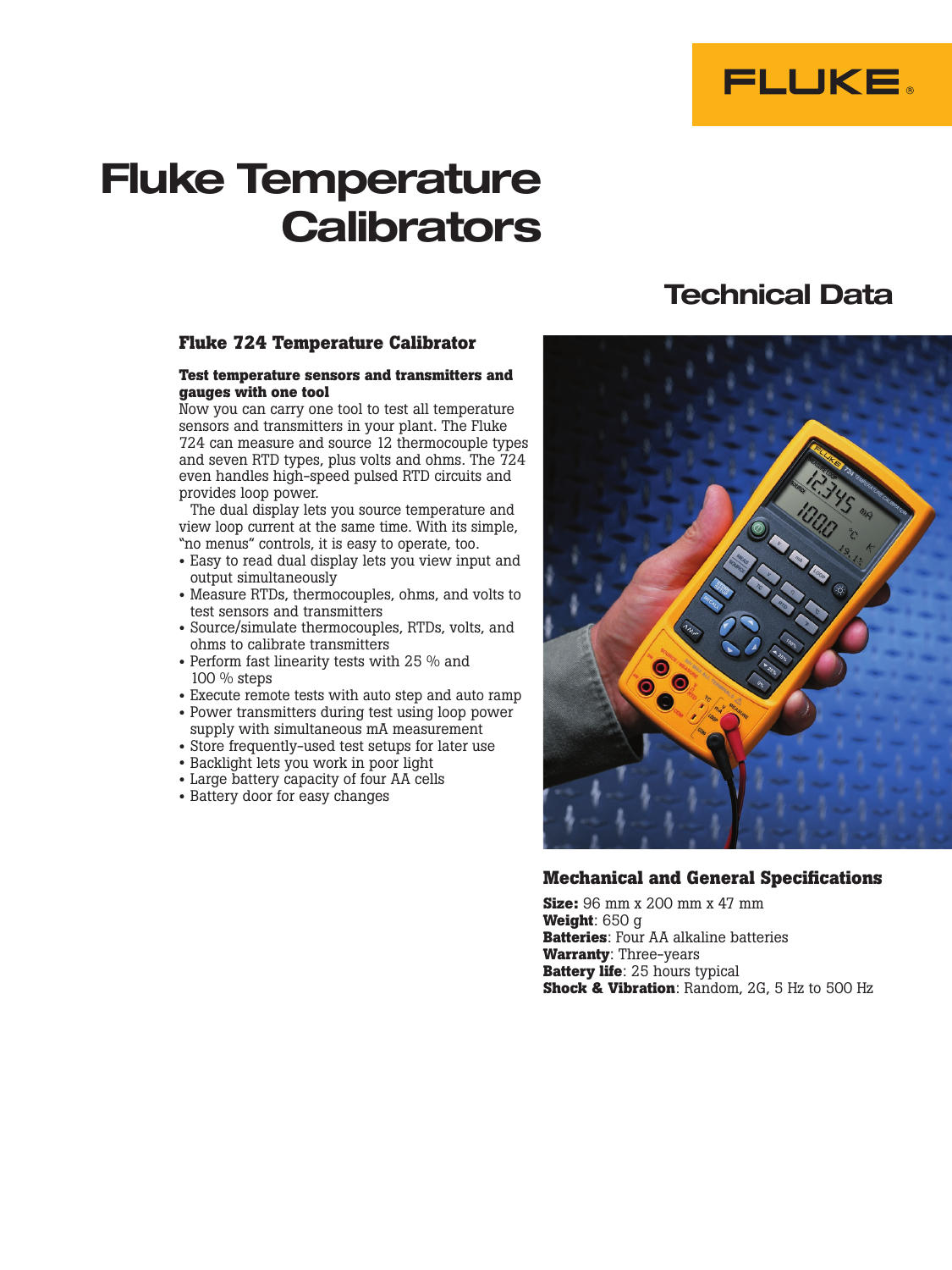

## **Functional specifications**

| <b>Measurement Accuracy</b>         |                                                                                                                             |                                                        |  |  |  |  |  |  |
|-------------------------------------|-----------------------------------------------------------------------------------------------------------------------------|--------------------------------------------------------|--|--|--|--|--|--|
| Voltage dc                          | 30,000 V                                                                                                                    | $0.02 \% + 2 counts$                                   |  |  |  |  |  |  |
|                                     | (upper display)<br>$0.02 \% + 2 counts$<br>20.000 V                                                                         |                                                        |  |  |  |  |  |  |
|                                     | (lower display)                                                                                                             |                                                        |  |  |  |  |  |  |
|                                     | 100.00 mV                                                                                                                   | $0.02 \% + 2 counts$                                   |  |  |  |  |  |  |
|                                     | $-10.00$ mV to<br>75.00 mV                                                                                                  | $0.025 \% + 1$ count<br>(via TC connector)             |  |  |  |  |  |  |
| Current dc                          | 24.000 mA                                                                                                                   | $0.02 \% + 2 counts$                                   |  |  |  |  |  |  |
| Resistance                          | $0.0 \Omega$ to<br>$400.0 \Omega$                                                                                           | 0.1 $\Omega$ (4-wire)<br>$0.15 \Omega$ (2- and 3-wire) |  |  |  |  |  |  |
|                                     | $401 \Omega$<br>to 1500 $\Omega$                                                                                            | $0.5 \Omega$ (4-wire)<br>$1 \Omega$ (2- and 3-wire)    |  |  |  |  |  |  |
|                                     | $1500 \Omega$<br>to 3200 $\Omega$                                                                                           | $1 \Omega$ (4-wire)<br>1.5 $\Omega$ (2- and 3-wire)    |  |  |  |  |  |  |
| <b>Source Accuracy</b>              |                                                                                                                             |                                                        |  |  |  |  |  |  |
| Voltage DC                          | 100.00 mV                                                                                                                   | $0.02 \% + 2 counts$                                   |  |  |  |  |  |  |
|                                     | 10,000 V                                                                                                                    | $0.02 \% + 2 counts$                                   |  |  |  |  |  |  |
|                                     | $-10.00$ mV to<br>75.00 mV                                                                                                  | $0.025 \% + 1$ count<br>(via TC connector)             |  |  |  |  |  |  |
| Resistance                          | $15.0 \Omega$<br>to 400.0 $\Omega$                                                                                          | 0.15 $\Omega$ (exc. current<br>0.15 mA to 0.5 mA), 0.1 |  |  |  |  |  |  |
|                                     | $\Omega$ (exc. current 0.5 mA<br>to $2 \text{ mA}$                                                                          |                                                        |  |  |  |  |  |  |
|                                     | $401 \Omega$<br>0.5 $\Omega$ (excitation current<br>to 1500 $\Omega$<br>0.05 mA to 0.8 mA)                                  |                                                        |  |  |  |  |  |  |
|                                     | $1500 \Omega$<br>to 3200 $\Omega$                                                                                           | $1 \Omega$ (excitation current<br>0.05 mA to 0.4 mA)   |  |  |  |  |  |  |
| <b>Specifications</b>               |                                                                                                                             |                                                        |  |  |  |  |  |  |
| Ramp functions                      | Source functions: Voltage, current,<br>resistance, frequency, temperature<br>Ramps: Slow ramp, Fast ramp,<br>25 % step-ramp |                                                        |  |  |  |  |  |  |
| Loop power function                 | Voltage: 24 V<br>Accuracy: 10 %<br>Maximum current: 22 mA, short circuit<br>protected                                       |                                                        |  |  |  |  |  |  |
| Step functions                      | Source functions: voltage, resistance,<br>temperature<br>Steps: $25\%$ of range, 100 % of range                             |                                                        |  |  |  |  |  |  |
| <b>Environmental Specifications</b> |                                                                                                                             |                                                        |  |  |  |  |  |  |
| Operating<br>temperature            | $-10$ °C to 55 °C                                                                                                           |                                                        |  |  |  |  |  |  |
| Storage temperature                 | –20 °C to 71 °C                                                                                                             |                                                        |  |  |  |  |  |  |
| Humidity                            | 90%<br>10 °C to 30 °C                                                                                                       |                                                        |  |  |  |  |  |  |
| (Without<br>Condensation)           | 75 %                                                                                                                        | 30 °C to 40 °C                                         |  |  |  |  |  |  |
|                                     | 45 %                                                                                                                        | 40 °C to 50 °C                                         |  |  |  |  |  |  |
|                                     | 35 %                                                                                                                        | 50 °C to 55 °C                                         |  |  |  |  |  |  |
| <b>Safety Specifications</b>        |                                                                                                                             |                                                        |  |  |  |  |  |  |
| Safety rating                       | CSA C22.2 No. 1010.1:1992                                                                                                   |                                                        |  |  |  |  |  |  |
| EMC                                 | EN50082-1:1992 and<br>EN55022:1994 Class B                                                                                  |                                                        |  |  |  |  |  |  |

| NI-120<br>0.2 °C<br>Measure accuracy<br>PT-100 (385)<br>$0.33$ °C<br>0.3 °C<br>PT-100 (393)<br>0.3 °C<br>PT-100 (JIS)<br>0.2 °C<br>PT-200 (385)<br>0.3 °C<br>PT-500 (385)<br>0.2 °C<br>PT-1000 (385)<br>0.1 °C<br>Resolution<br>0.7 °C<br>J<br>Κ<br>0.8 °C<br>T<br>0.8 °C<br>0.7 °C<br>Е<br>1.8 °C<br>R<br>1.5 °C<br>S<br>1.4 °C<br>B<br>Г<br>0.7 °C<br>0.75 °C<br>U<br>0.9 °C<br>N<br>Resolution<br>J, K, T, E, L, N, U: 0.1 °C,<br>0.1 °F B, R, S: 1 °C, 1 °F<br>$0.6^{\circ}$ C<br>ΧK<br>1.2 °C<br>ΒP<br>0.2 °C<br>NI-120<br>Source accuracy<br>$0.33$ °C<br>PT-100 (385)<br>0.3 °C<br>PT-100 (393)<br>PT-100 (JIS)<br>0.3 °C<br>0.2 °C<br>PT-200 (385)<br>0.3 °C<br>PT-500 (385)<br>0.2 °C<br>PT-1000 (385)<br>0.1 °C<br>Resolution<br>Accuracy stated for<br>Note<br>4-wire measurement.<br>0.7 °C<br>J<br>K<br>0.8 °C<br>Т<br>0.8 °C<br>0.7 °C<br>Е<br>1.4 °C<br>R<br>1.5 °C<br>S<br>1.4 °C<br>Β<br>Г<br>0.7 °C<br>0.75 °C<br>U<br>0.9 °C<br>N<br>Resolution<br>J, K, T, E, L, N, U: 0.1 °C,<br>B, R, S: $1^{\circ}$ C<br>0.6 °C<br>XK | <b>RTDs and Thermocouples</b> |    |        |  |  |  |  |  |  |
|----------------------------------------------------------------------------------------------------------------------------------------------------------------------------------------------------------------------------------------------------------------------------------------------------------------------------------------------------------------------------------------------------------------------------------------------------------------------------------------------------------------------------------------------------------------------------------------------------------------------------------------------------------------------------------------------------------------------------------------------------------------------------------------------------------------------------------------------------------------------------------------------------------------------------------------------------------------------------------------------------------------------------------------------|-------------------------------|----|--------|--|--|--|--|--|--|
|                                                                                                                                                                                                                                                                                                                                                                                                                                                                                                                                                                                                                                                                                                                                                                                                                                                                                                                                                                                                                                              |                               |    |        |  |  |  |  |  |  |
|                                                                                                                                                                                                                                                                                                                                                                                                                                                                                                                                                                                                                                                                                                                                                                                                                                                                                                                                                                                                                                              |                               |    |        |  |  |  |  |  |  |
|                                                                                                                                                                                                                                                                                                                                                                                                                                                                                                                                                                                                                                                                                                                                                                                                                                                                                                                                                                                                                                              |                               |    |        |  |  |  |  |  |  |
|                                                                                                                                                                                                                                                                                                                                                                                                                                                                                                                                                                                                                                                                                                                                                                                                                                                                                                                                                                                                                                              |                               |    |        |  |  |  |  |  |  |
|                                                                                                                                                                                                                                                                                                                                                                                                                                                                                                                                                                                                                                                                                                                                                                                                                                                                                                                                                                                                                                              |                               |    |        |  |  |  |  |  |  |
|                                                                                                                                                                                                                                                                                                                                                                                                                                                                                                                                                                                                                                                                                                                                                                                                                                                                                                                                                                                                                                              |                               |    |        |  |  |  |  |  |  |
|                                                                                                                                                                                                                                                                                                                                                                                                                                                                                                                                                                                                                                                                                                                                                                                                                                                                                                                                                                                                                                              |                               |    |        |  |  |  |  |  |  |
|                                                                                                                                                                                                                                                                                                                                                                                                                                                                                                                                                                                                                                                                                                                                                                                                                                                                                                                                                                                                                                              |                               |    |        |  |  |  |  |  |  |
|                                                                                                                                                                                                                                                                                                                                                                                                                                                                                                                                                                                                                                                                                                                                                                                                                                                                                                                                                                                                                                              |                               |    |        |  |  |  |  |  |  |
|                                                                                                                                                                                                                                                                                                                                                                                                                                                                                                                                                                                                                                                                                                                                                                                                                                                                                                                                                                                                                                              |                               |    |        |  |  |  |  |  |  |
|                                                                                                                                                                                                                                                                                                                                                                                                                                                                                                                                                                                                                                                                                                                                                                                                                                                                                                                                                                                                                                              |                               |    |        |  |  |  |  |  |  |
|                                                                                                                                                                                                                                                                                                                                                                                                                                                                                                                                                                                                                                                                                                                                                                                                                                                                                                                                                                                                                                              |                               |    |        |  |  |  |  |  |  |
|                                                                                                                                                                                                                                                                                                                                                                                                                                                                                                                                                                                                                                                                                                                                                                                                                                                                                                                                                                                                                                              |                               |    |        |  |  |  |  |  |  |
|                                                                                                                                                                                                                                                                                                                                                                                                                                                                                                                                                                                                                                                                                                                                                                                                                                                                                                                                                                                                                                              |                               |    |        |  |  |  |  |  |  |
|                                                                                                                                                                                                                                                                                                                                                                                                                                                                                                                                                                                                                                                                                                                                                                                                                                                                                                                                                                                                                                              |                               |    |        |  |  |  |  |  |  |
|                                                                                                                                                                                                                                                                                                                                                                                                                                                                                                                                                                                                                                                                                                                                                                                                                                                                                                                                                                                                                                              |                               |    |        |  |  |  |  |  |  |
|                                                                                                                                                                                                                                                                                                                                                                                                                                                                                                                                                                                                                                                                                                                                                                                                                                                                                                                                                                                                                                              |                               |    |        |  |  |  |  |  |  |
|                                                                                                                                                                                                                                                                                                                                                                                                                                                                                                                                                                                                                                                                                                                                                                                                                                                                                                                                                                                                                                              |                               |    |        |  |  |  |  |  |  |
|                                                                                                                                                                                                                                                                                                                                                                                                                                                                                                                                                                                                                                                                                                                                                                                                                                                                                                                                                                                                                                              |                               |    |        |  |  |  |  |  |  |
|                                                                                                                                                                                                                                                                                                                                                                                                                                                                                                                                                                                                                                                                                                                                                                                                                                                                                                                                                                                                                                              |                               |    |        |  |  |  |  |  |  |
|                                                                                                                                                                                                                                                                                                                                                                                                                                                                                                                                                                                                                                                                                                                                                                                                                                                                                                                                                                                                                                              |                               |    |        |  |  |  |  |  |  |
|                                                                                                                                                                                                                                                                                                                                                                                                                                                                                                                                                                                                                                                                                                                                                                                                                                                                                                                                                                                                                                              |                               |    |        |  |  |  |  |  |  |
|                                                                                                                                                                                                                                                                                                                                                                                                                                                                                                                                                                                                                                                                                                                                                                                                                                                                                                                                                                                                                                              |                               |    |        |  |  |  |  |  |  |
|                                                                                                                                                                                                                                                                                                                                                                                                                                                                                                                                                                                                                                                                                                                                                                                                                                                                                                                                                                                                                                              |                               |    |        |  |  |  |  |  |  |
|                                                                                                                                                                                                                                                                                                                                                                                                                                                                                                                                                                                                                                                                                                                                                                                                                                                                                                                                                                                                                                              |                               |    |        |  |  |  |  |  |  |
|                                                                                                                                                                                                                                                                                                                                                                                                                                                                                                                                                                                                                                                                                                                                                                                                                                                                                                                                                                                                                                              |                               |    |        |  |  |  |  |  |  |
|                                                                                                                                                                                                                                                                                                                                                                                                                                                                                                                                                                                                                                                                                                                                                                                                                                                                                                                                                                                                                                              |                               |    |        |  |  |  |  |  |  |
|                                                                                                                                                                                                                                                                                                                                                                                                                                                                                                                                                                                                                                                                                                                                                                                                                                                                                                                                                                                                                                              |                               |    |        |  |  |  |  |  |  |
|                                                                                                                                                                                                                                                                                                                                                                                                                                                                                                                                                                                                                                                                                                                                                                                                                                                                                                                                                                                                                                              |                               |    |        |  |  |  |  |  |  |
|                                                                                                                                                                                                                                                                                                                                                                                                                                                                                                                                                                                                                                                                                                                                                                                                                                                                                                                                                                                                                                              |                               |    |        |  |  |  |  |  |  |
|                                                                                                                                                                                                                                                                                                                                                                                                                                                                                                                                                                                                                                                                                                                                                                                                                                                                                                                                                                                                                                              |                               |    |        |  |  |  |  |  |  |
|                                                                                                                                                                                                                                                                                                                                                                                                                                                                                                                                                                                                                                                                                                                                                                                                                                                                                                                                                                                                                                              |                               |    |        |  |  |  |  |  |  |
|                                                                                                                                                                                                                                                                                                                                                                                                                                                                                                                                                                                                                                                                                                                                                                                                                                                                                                                                                                                                                                              |                               |    |        |  |  |  |  |  |  |
|                                                                                                                                                                                                                                                                                                                                                                                                                                                                                                                                                                                                                                                                                                                                                                                                                                                                                                                                                                                                                                              |                               |    |        |  |  |  |  |  |  |
|                                                                                                                                                                                                                                                                                                                                                                                                                                                                                                                                                                                                                                                                                                                                                                                                                                                                                                                                                                                                                                              |                               |    |        |  |  |  |  |  |  |
|                                                                                                                                                                                                                                                                                                                                                                                                                                                                                                                                                                                                                                                                                                                                                                                                                                                                                                                                                                                                                                              |                               |    |        |  |  |  |  |  |  |
|                                                                                                                                                                                                                                                                                                                                                                                                                                                                                                                                                                                                                                                                                                                                                                                                                                                                                                                                                                                                                                              |                               |    |        |  |  |  |  |  |  |
|                                                                                                                                                                                                                                                                                                                                                                                                                                                                                                                                                                                                                                                                                                                                                                                                                                                                                                                                                                                                                                              |                               |    |        |  |  |  |  |  |  |
|                                                                                                                                                                                                                                                                                                                                                                                                                                                                                                                                                                                                                                                                                                                                                                                                                                                                                                                                                                                                                                              |                               |    |        |  |  |  |  |  |  |
|                                                                                                                                                                                                                                                                                                                                                                                                                                                                                                                                                                                                                                                                                                                                                                                                                                                                                                                                                                                                                                              |                               |    |        |  |  |  |  |  |  |
|                                                                                                                                                                                                                                                                                                                                                                                                                                                                                                                                                                                                                                                                                                                                                                                                                                                                                                                                                                                                                                              |                               |    |        |  |  |  |  |  |  |
|                                                                                                                                                                                                                                                                                                                                                                                                                                                                                                                                                                                                                                                                                                                                                                                                                                                                                                                                                                                                                                              |                               |    |        |  |  |  |  |  |  |
|                                                                                                                                                                                                                                                                                                                                                                                                                                                                                                                                                                                                                                                                                                                                                                                                                                                                                                                                                                                                                                              |                               | ΒP | 1.2 °C |  |  |  |  |  |  |